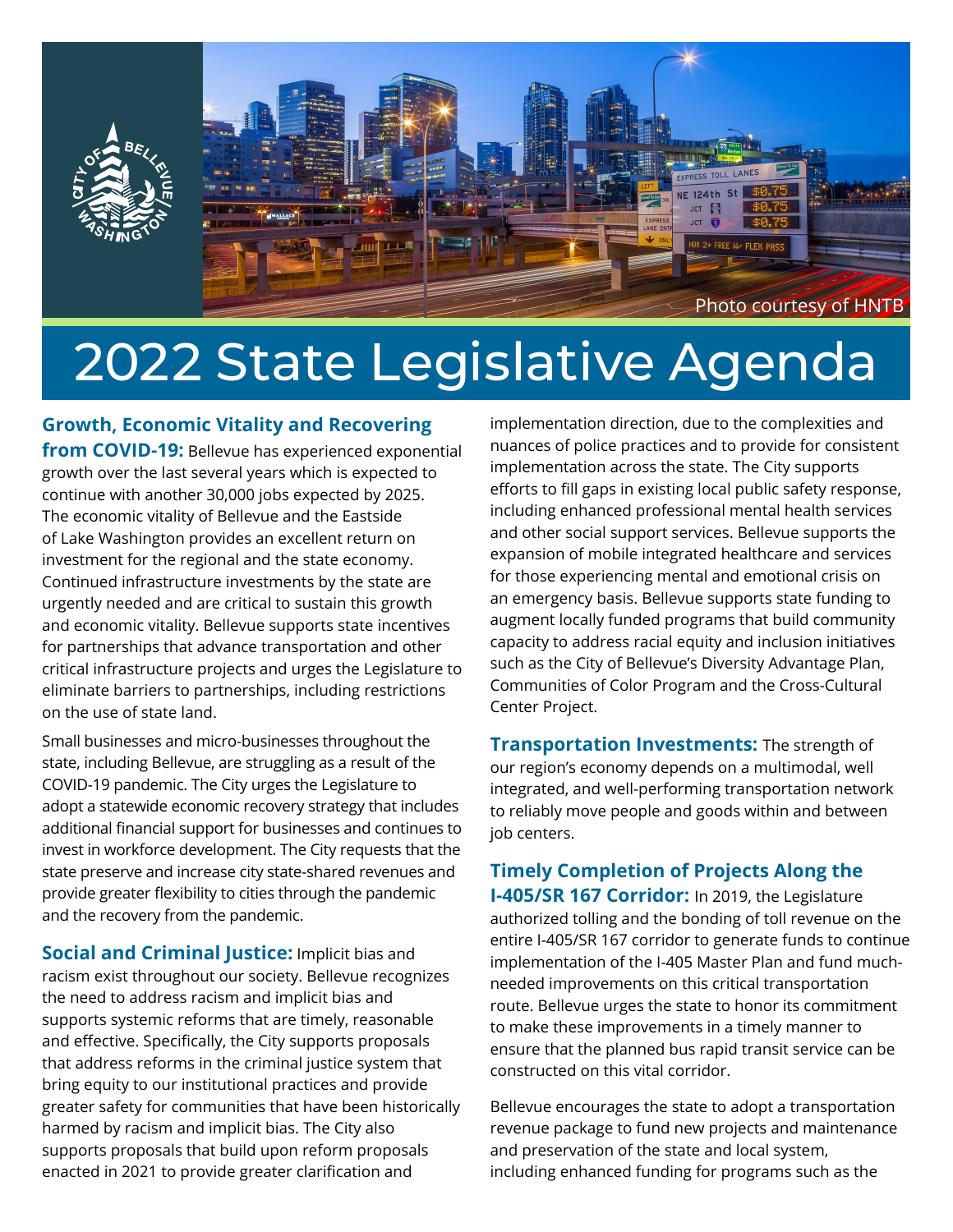Transportation Improvement Board, Freight Mobility Strategic Investment Board, the WSDOT Pedestrian and Bicycle Program, and Safe Routes to School. The City encourages the state the identify a stable revenue source that accounts for emerging smart technologies such as autonomous vehicles, and the impact of our transportation system on climate and the environment.

The City of Bellevue joins with the Bellevue Chamber of Commerce to request funding for the following projects in any transportation revenue package:

#### **Key Capacity Improvements**

- ◼ **SR 520/124th Ave NE Interchange:** The SR 520/124th interchange is one of the most congested and unsafe in East King County. Improvements to this interchange will reduce congestion, improve safety and provide access to the Spring District – an urban neighborhood and job center with connections to light rail and regional trails. Preliminary engineering and right-of-way acquisition are funded and underway. \$175 million is needed for construction.
- ◼ **South Downtown I-405 Access Improvement (Lake Hills Connector):** To relieve congestion and improve access into Bellevue, a new partial interchange south of NE 4th Street is essential with a southbound onramp to I-405 from the Lake Hills Connector. This project will support the additional 30,000 new jobs anticipated in Bellevue by 2025. As identified in the I-405 Master Plan, the on-ramp will provide travel time reduction benefits on I-405 and local roads, while reducing delays at intersections in the area. \$150 million is needed for design, environmental documentation and construction.

#### **Multimodal Improvements**

- ◼ **Mountains to Sound Greenway Trail:** This nonmotorized 100-mile long trail along I-90 stretches from the Seattle Waterfront to Ellensburg. It features a regional trail network used by pedestrians and bicyclists for recreation and transportation. The \$6.9 million requested will complete a portion of the "Bellevue Gap" from 142nd Avenue SE to 150th Avenue SE, and match the \$27 million in commitments from local, state, and federal sources. An additional \$29.6 million will be required to complete the final Bellevue segment from 150th Avenue SE to Lakemont Boulevard.
- **Eastrail:** The Eastrail will be an uninterrupted 42mile multi-use trail from Renton into Snohomish County along a former BNSF rail right-of-way. When fully connected, the Eastrail will provide important

multi-modal options for commuters in and out of Bellevue through designated trail and direct access to East Link light rail stations. In fall of 2021, Amazon announced \$7.5 million investment for last-in funding for the Wilburton Trestle and Trail Segment, making it possible for work on the Wilburton area of Eastrail to begin. In addition to contributions from the City of Bellevue and King County, \$18 million is needed for the completion of the I-90 Steel Bridge and adjacent trail segments.

### **Planning for the Future**

- ◼ **I-405/SR 520 Interchange Improvements:** To maximize significant investments in the SR 520 and I-405 corridors, system-to-system connection is needed to relieve a significant congestion point where I-405 and SR 520 intersect. Funding is needed for design that will link the eastbound SR 520 HOV lanes to the I-405 express toll lanes to keep transit moving, improve safety and access to one of the fastest growing areas of Bellevue and the region. \$50 million is needed for Preliminary Engineering and Right of Way.
- I-405/I-90 Interchange Improvements: Congestion on I-405 at the I-90 interchange is a regional choke point that creates significant safety issues, slows transit and vehicle traffic at all hours. Funding is needed to design direct access from the north and southbound ramps that connect eastbound traffic off I-90 onto I-405. The design will enable future improvements and identify the most cost-effective means of improving safety, reducing congestion and keeping all modes moving through this area. \$90 million is needed for Preliminary Engineering and Right of Way for the Bellevue-to-Issaquah Direct Connector and the Rentonto-Issaquah Direct Connector.

### **Affordable Housing, Homelessness and Human Services:** The City supports increased assistance to tenants, landlords and homeowners as the

statewide eviction moratorium ends. The City supports efforts to provide funding and funding tools to construct and/or preserve affordable housing units and housing for people experiencing homelessness, with a focus on a broad array of income levels, including very low-income and workforce housing. Bellevue supports efforts to incentivize a diversity of housing types and efforts to reform existing condominium laws.

As the state balances its budget, the City opposes cuts to programs that serve our most vulnerable populations, including funding for treatment and prevention programs that focus on the root causes of homelessness, mental and behavioral health services, addiction, domestic